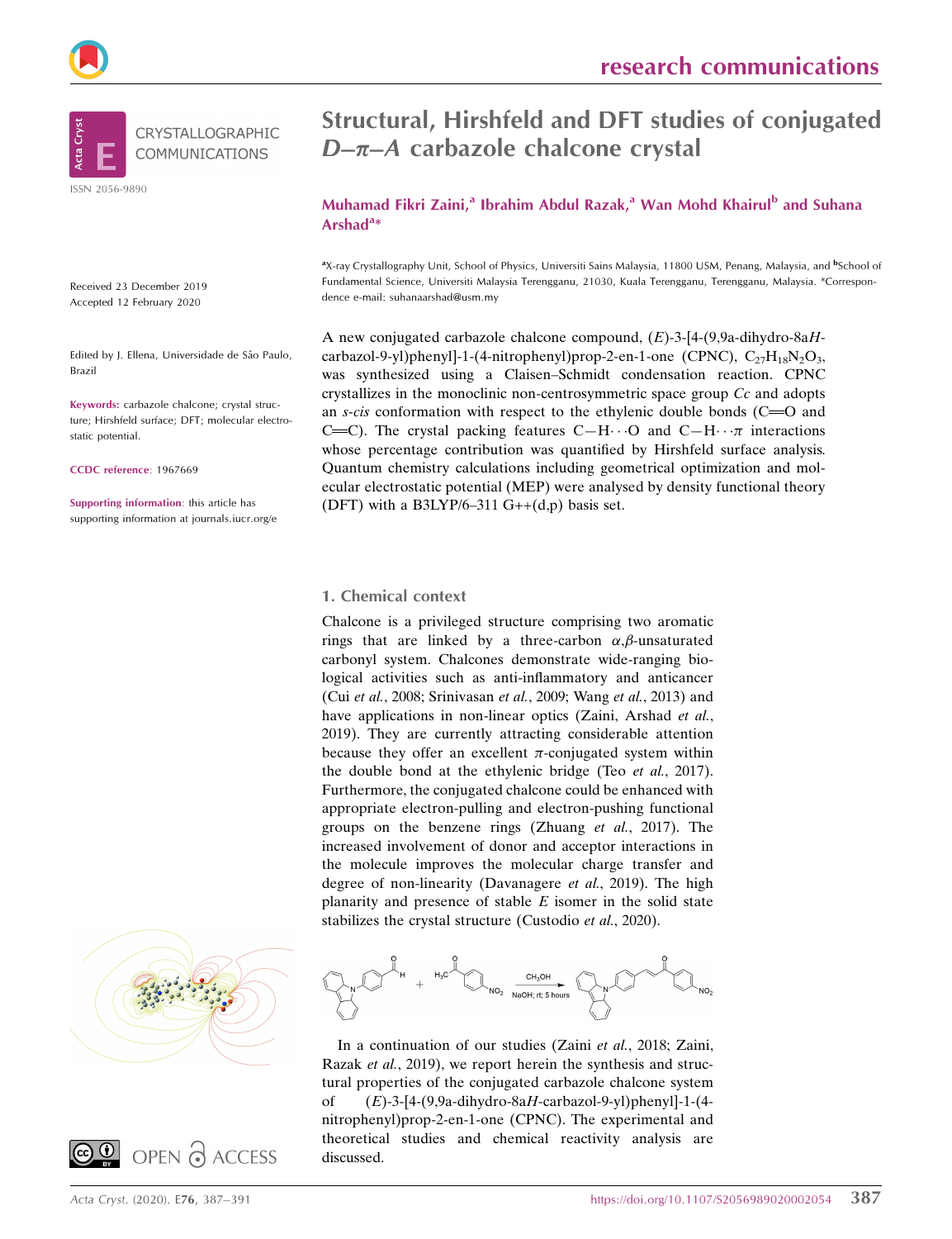#### 2. Structural commentary

CPNC is composed of 9-phenylcarbazole and nitrobenzene moieties, which represent donor and acceptor groups, connected by an ethylenic bridge. The molecular and optimized structures of the CPNC with assigned atom-numbering scheme are illustrated in Fig. 1. The geometrical optimization of CPNC was computed with the Gaussian09W software package (Frisch et al., 2009) using the DFT method and the  $B3LYP/6-311G++(d,p)$  basis set without enforcing any molecular symmetry constraints. There is good agreement between the experimental and optimized structures (see the table in the supporting information), indicating that the basis set used was appropriate in both isolated conditions and the solid-state phase.

CPNC crystallizes in the monoclinic Cc space group with four molecules per unit cell. Its molecular structure exhibits an s-cis configuration with respect to the ethylenic bridge consisting of carbonyl  $(C=O; 1.215(3)$  Å (experimental), 1.223 Å (DFT)] and carbon–carbon double bond (C=C; 1.320 (3)  $\AA$  (experimental), 1.348  $\AA$  (DFT)]. The CPNC molecule is twisted slightly at the C21—C22 bond, with a C20— C21-C22-C27 torsion angle of  $-10.4$  (3)<sup>o</sup> (DFT value =  $-21.3^{\circ}$ ). The experimental and theoretical C15 $-$ C16 $-$ C19 $-$ C20 torsion angles are  $158.6$  (3) and  $178.8^{\circ}$ , respectively. The 9-phenylcarbazole C13—N1 bond is also observed to be twisted  $\text{[C1-N1-C13-C14 51.8 (4)}^{\circ}$  (in experimental) and  $53.2^{\circ}$  (DFT). The small discrepancies in the torsion angles between the experimental and calculated DFT results are caused by the involvement of intermolecular interactions, which are negligible during the optimization process (Arshad et al., 2018).

There is also a twist [dihedral angle =  $25.30 (17)°$ ] between the mean planes of the nitrophenyl group [N2/O2/O3/C22–

C27; maximum deviation of 0.023 (2)  $\AA$  at atom O3] and the enone unit  $[O1/C19-C21]$ ; maximum deviation of 0.109 (2)  $\AA$ at atom C21]. Meanwhile, the enone bridge forms dihedral angles of 31.52 (18) and 21.77 (16) $^{\circ}$ , respectively, with the C13–C18 phenyl ring and the 9H-carbazole unit [N1/C1–C12; maximum deviation of 0.041 (3)  $\AA$  at atom C2].

The 9H-carbazole unit and the C13–C18 phenyl ring subtend a dihedral angle of  $53.26$  (10)°, which is similar to the dihedral angle of 53.8 (3) between the bridge aromatic ring and the 9H-carbazole unit in the related compound 2-[4-(9Hcarbazol-9-yl)benzylidene]-2,3-dihydroinden-1-one (Kim et al., 2011). The 9H-carbazole moiety is nearly co-planar with the nitrobenzene unit, making a dihedral angle of 5.19  $(7)^\circ$ (Fig. 1c). This planar nature is possibly due to steric repulsion by the hydrogen atoms of the aromatic rings, leading to a small  $\pi$ -electron delocalization. However, the phenyl ring of the 9-phenylcarbazole moiety subtends a large dihedral angle to the nitrobenzene group of 56.74 (10) $^{\circ}$  (Fig. 1d), which tends to suppress the extension of the conjugation effect through the enone moiety.

#### 3. Supramolecular features

The crystal structure of CPNC is built up in a cluster pattern style where the molecules are linked to each other along the baxis direction via  $C15 - H15A \cdots O1$  interactions (Table 1), as shown in Fig. 2a. The tilted distortion of 9-phenylcarbazole ring system is the results of the  $C18 - H18A \cdots O2$  interaction involving the nitro group, which links the molecules in a headto-tail arrangement, propagating diagonally along the ac direction. Weak  $C9 - H9A \cdots Cg4$  interactions involving the C13-C18 phenyl ring and a carbazole hydrogen of carbazole moiety link the molecules into infinite chains, as depicted in



Figure 1

(a) The crystal structure of CPNC showing 50% probability ellipsoids, (b) the optimized structure, (c) the dihedral angle between the nitrobenzene plane and the  $9H$ -carbazole unit and  $(d)$  the dihedral angle between the nitrobenzene plane and the phenyl ring of the 9-phenylcarbazole unit.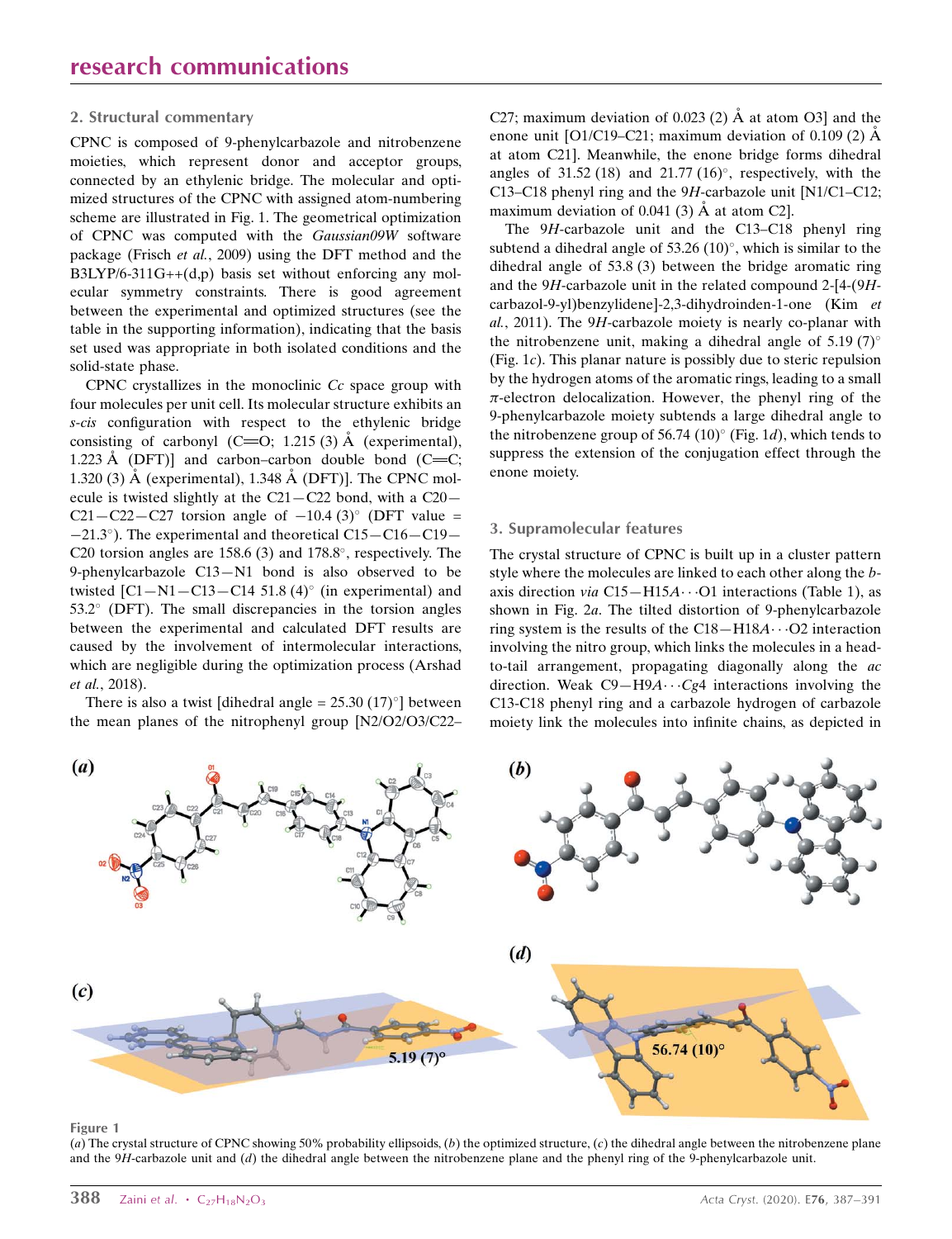Table 1 Hydrogen-bond geometry  $(\AA, \degree)$ .

Cg4 is the centroid of the C13–C18 ring.

| $D-H$ | $H \cdot \cdot \cdot A$ | $D\cdot\cdot\cdot A$ | $D - H \cdots A$ |
|-------|-------------------------|----------------------|------------------|
| 0.93  | 2.42                    | 3.291(3)             | 155              |
| 0.93  | 2.56                    | 3.490(3)             | 173              |
| 0.93  | 2.89                    | 3.758(3)             | 155              |
|       |                         |                      |                  |

Symmetry codes: (i)  $x, -y + 1, z + \frac{1}{2}$ ; (ii)  $x + 1, y, z + 1$ ; (iii)  $x + \frac{1}{2}, -y + \frac{3}{2}, z + \frac{1}{2}$ .

Fig. 2b. Overall, the intermolecular  $C-H \cdots O$  and  $C-H \cdots \pi$ interactions of CPNC generate a three-dimensional network.

#### 4. Hirshfeld surface analysis

Hirshfeld surface analysis is used to gain a clear understanding of the molecular structure interaction and visualize them graphically. The Hirshfeld surface and related two-dimensional fingerprint plots were generated using Crystal Explorer3.1 (Wolff et al., 2012). In the  $d_{\text{norm}}$  surface (Fig. 3), the bright-red spots indicate the involvement of intermolecular C-H $\cdot \cdot$ O interactions. The fingerprint plots (Ternavisk et al., 2014) (Fig. 4) indicate the percentage contribution of the  $H \cdots H$ , C $\cdots$  H/H $\cdots$  C, O $\cdots$  H/H $\cdots$  O and C···C contacts. The H···H contacts make the largest contribution to the Hirshfeld surface (38.4%) followed by the  $C \cdots H/H \cdots C$  contacts (28.2%), which are represented as a pair of characteristic wings. The  $O \cdot \cdot H/H \cdot \cdot \cdot O$  (19.1%) contacts display two symmetrical narrow spikes, which confirm the existence of  $C-H\cdots O$  interactions. In addition, the presence of weak intermolecular  $C-H \cdots \pi$  interactions can be seen as an orange region marked with black arrows in the shape-index surface (Fig. 5).

#### 5. Molecular electrostatic potential (MEP) analysis

The reactive sites of a molecule can be investigated using molecular electrostatic potential (MEP) analysis (Barakat et





The  $d_{norm}$  surfaces showing the intermolecular interactions in CPNC: (a) front and (b) back.



Figure 4

Quantification of different types of contacts and respective fingerprints plots.



Figure 5 Representation of the C $-H \cdots \pi$  interactions (indicated by black arrows).



Figure 2

The packing of CPNC showing (a)  $C-H \cdot \cdot \cdot O$  and  $C-H \cdot \cdot \cdot \pi$  interactions (dashed lines) and (b)  $C-H \cdot \cdot \cdot \pi$  interactions forming an infinite chain along the ac-plane direction.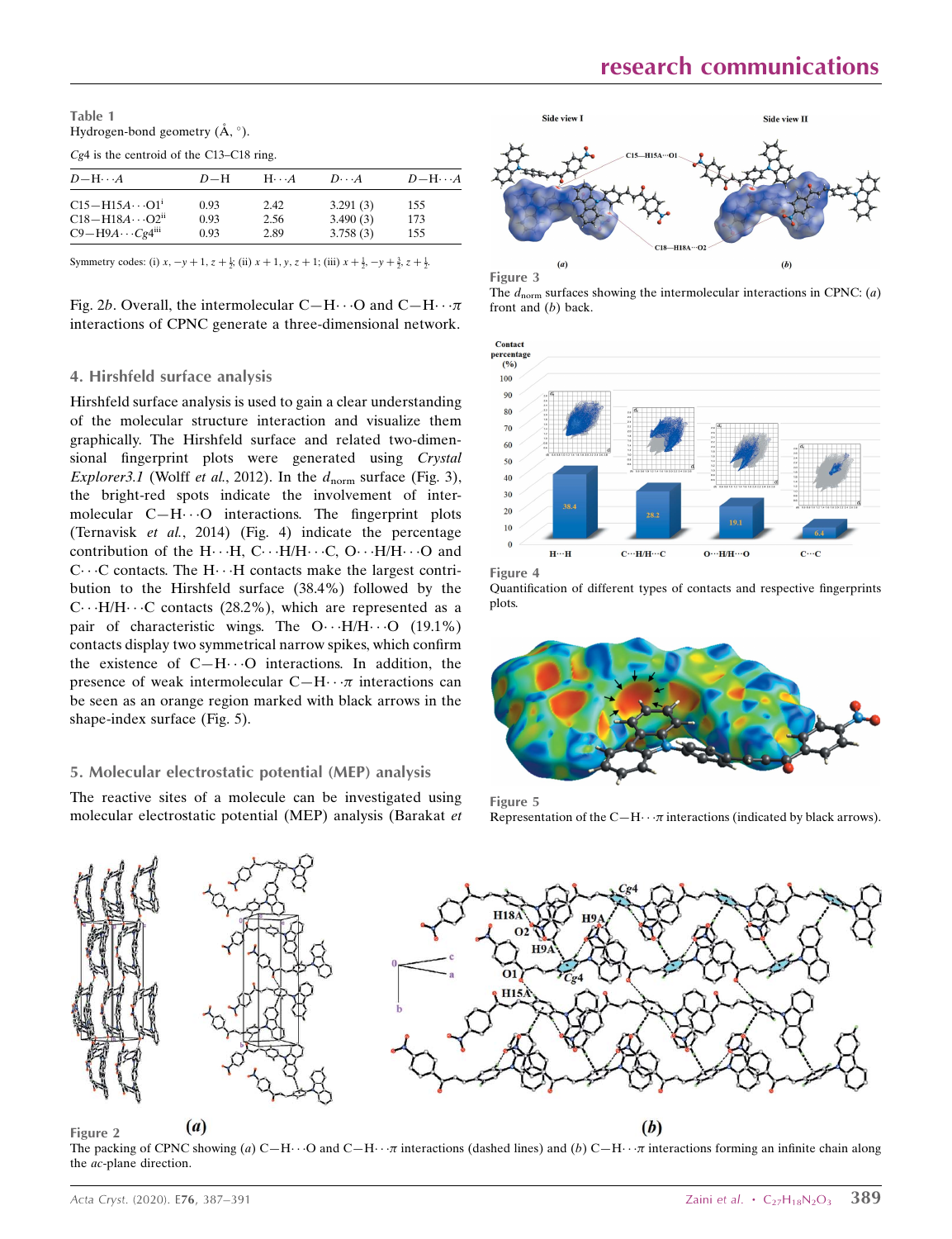## research communications



Figure 6 (a) Molecular electrostatic potentials (MEP) and  $(b)$  its contour map mapped on the electron density surface calculated by using the DFT/ B3LYP/6-311 G++ $(d,p)$  basis set.

al., 2015). In this study, DFT with the B3LYP/6-311G++ $(d,p)$ basis set was utilized to predict the possible location of the nucleophilic and electrophilic attacks. The MEP surface with a colour code from red  $(-0.04728 \text{ a.u})$  to blue  $(0.04728 \text{ a.u})$  is depicted in Fig. 6a. The carbonyl and nitro groups are nucleophilic (electron-rich) sites in the red-coloured region, while the blue colour indicates the electrophilic (electrondeficient) site localized on the hydrogen atom. These reactive sites are responsible for intermolecular interactions where the red and blue spots suggest the strongest repulsion site (electrophilic attack) and strongest attraction site (nucleophilic attack), respectively. The MEP results are further supported by the electrostatic potential contour map showing the isosurface lines shown in Fig. 6b where the red lines refer to the strong electron-withdrawing atoms such as in carbonyl and nitro substituents.

#### 6. Database survey

A search of the Cambridge Structural Database (CSD, Version 5.40, last update February 2019; Groom et al., 2016) revealed one closely related 9-phenylcarbazole chalcone, namely 1-(anthracen-9-yl)-3-[4-(9H-carbazol-9-yl)phenyl] prop-2-en-1-one (refcode ZIJPUG; Zainuri et al., 2018) with an anthracene system as the ketone substituent. Another

| Crystal data                                                                 |                                                                                                        |
|------------------------------------------------------------------------------|--------------------------------------------------------------------------------------------------------|
| Chemical formula                                                             | $C_{27}H_{18}N_2O_3$                                                                                   |
| $M_{r}$                                                                      | 418.43                                                                                                 |
| Crystal system, space group                                                  | Monoclinic, Cc                                                                                         |
| Temperature $(K)$                                                            | 293                                                                                                    |
| $a, b, c (\AA)$                                                              | $9.9690(5)$ , 24.8828 $(15)$ , 8.3049 $(4)$                                                            |
| $\beta$ (°)                                                                  | 94.356 (1)                                                                                             |
| $V(\AA^3)$                                                                   | 2054.13 (19)                                                                                           |
| Z                                                                            | $\overline{4}$                                                                                         |
| Radiation type                                                               | Mo $K\alpha$                                                                                           |
| $\mu$ (mm <sup>-1</sup> )                                                    | 0.09                                                                                                   |
| Crystal size (mm)                                                            | $0.54 \times 0.38 \times 0.23$                                                                         |
| Data collection                                                              |                                                                                                        |
| Diffractometer                                                               | <b>Bruker APEXII CCD</b>                                                                               |
| Absorption correction                                                        | Multi-scan (SADABS; Bruker<br>2015)                                                                    |
| $T_{\min}, T_{\max}$                                                         | 0.783, 0.942                                                                                           |
| No. of measured, independent and<br>observed $[I > 2\sigma(I)]$ reflections  | 39335, 5995, 5046                                                                                      |
| $R_{\rm int}$                                                                | 0.033                                                                                                  |
| $(\sin \theta/\lambda)_{\text{max}} (\text{\AA}^{-1})$                       | 0.704                                                                                                  |
| Refinement                                                                   |                                                                                                        |
| $R[F^2 > 2\sigma(F^2)], wR(F^2), S$                                          | 0.041, 0.114, 1.04                                                                                     |
| No. of reflections                                                           | 5995                                                                                                   |
| No. of parameters                                                            | 289                                                                                                    |
| No. of restraints                                                            | $\mathcal{D}_{\mathcal{L}}$                                                                            |
| H-atom treatment                                                             | H-atom parameters constrained                                                                          |
| $\Delta \rho_{\text{max}}$ , $\Delta \rho_{\text{min}}$ (e $\rm{\AA}^{-3}$ ) | $0.19, -0.15$                                                                                          |
| Absolute structure                                                           | Flack $x$ determined using 2241<br>quotients $[(I^+)- (I^-)]/[(I^+)+ (I^-)]$<br>(Parsons et al., 2013) |
| Absolute structure parameter                                                 | $-0.1(3)$                                                                                              |
|                                                                              |                                                                                                        |

Table 2

Experimental details.

Computer programs: APEX2 and SAINT (Bruker 2015), SHELXS97 and SHELXTL (Sheldrick, 2008), SHELXL2014 (Sheldrick, 2015) and Mercury (Macrae et al., 2020).

similar compound is 2-[4-(9H-carbazol-9-yl)benzylidene] indan-1-one (ISADOW; Kim et al., 2011) in which the 9 phenylcarbazole unit is attached to a 2,3-dihydro-1H-inden-1 one moiety. The two crystals were grown by different methods, ZIJPUG by slow evaporation from acetone solution and ISADOW by solvent diffusion using dichloromethane and hexane. The reported molecular structures of ZIJPUG and ISADOW exhibit a  $\pi$ -bridge linker of an enone moiety and the aromatic ring of 9-phenylcarbazole, respectively. Furthermore, the C16—C17—C18—C19 torsion angle in ZIJPUG  $[-16.4 (3)$ <sup>o</sup>] indicates a slight twist, which is which comparable to that in ISADOW  $[CS - C10 - C11 - C12 = 178.6 (2)^{\circ}].$ 

#### 7. Synthesis and crystallization

4'-Nitroacetophenone (5 mmol) and N-(4-formylphenyl)carbazole (5 mmol) were dissolved in 20 mL of methanol and then a catalytic amount of sodium hydroxide solution (5 mL, 20%) was added dropwise under continuous stirring for about 5–6 h at room temperature until a precipitate formed. This was filtered off, washed successively with distilled water and recrystallized from acetone solution, yielding orange blockshaped crystals suitable for X-ray diffraction analysis.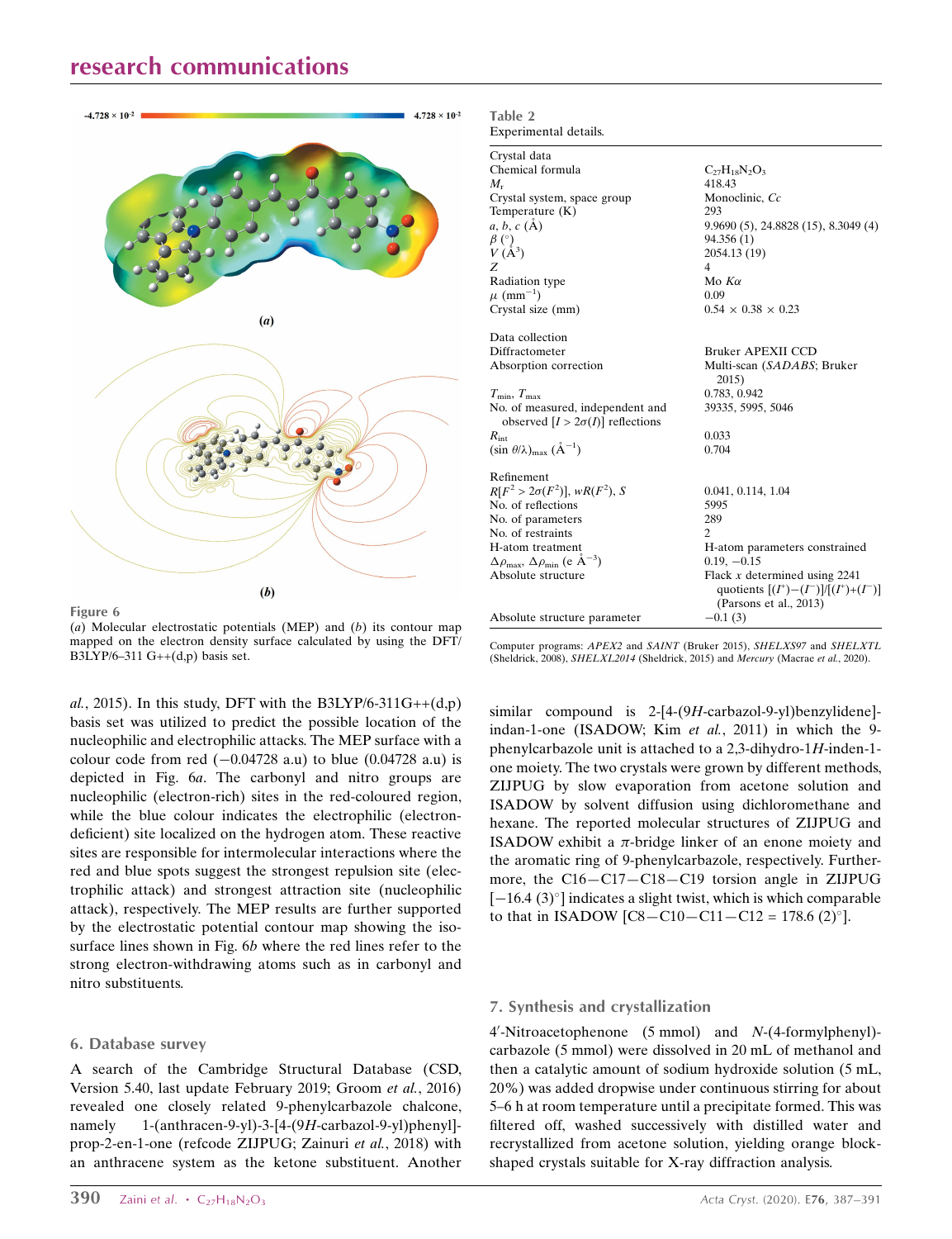#### 8. Refinement

Crystal data, data collection and structure refinement details are summarized in Table 2. All H atoms were positioned geometrically  $(C-H = 0.93 \text{ Å})$  and refined using a riding model with  $U_{\text{iso}}(\text{H}) = 1.2U_{\text{eq}}(\text{C})$ .

#### Acknowledgements

The authors thank the Malaysian Government and Universiti Sains Malaysia (USM) for the research facilities to conduct this work.

#### Funding information

The authors thank the Malaysian Government and Universiti Sains Malaysia (USM) for the Research University (RUI) grant No. 1001.PFIZIK.8011081 and the Fundamental Research Grant Scheme (FRGS) No. 203.PFIZIK.6711606.

#### References

- [Arshad, S., Zainuri, D. A., Khalib, N. C., Thanigaimani, K., Rosli, M.](http://scripts.iucr.org/cgi-bin/cr.cgi?rm=pdfbb&cnor=ex2028&bbid=BB1) [M., Razak, I. A., Sulaiman, S. F., Hashim, N. S. & Ooi, K. L. \(2018\).](http://scripts.iucr.org/cgi-bin/cr.cgi?rm=pdfbb&cnor=ex2028&bbid=BB1) [Mol. Cryst. Liq. Cryst.](http://scripts.iucr.org/cgi-bin/cr.cgi?rm=pdfbb&cnor=ex2028&bbid=BB1) 664, 218–240.
- [Barakat, A., Al-Majid, A. M., Soliman, S. M., Mabkhot, Y. N., Ali, M.,](http://scripts.iucr.org/cgi-bin/cr.cgi?rm=pdfbb&cnor=ex2028&bbid=BB2) [Ghabbour, H. A., Fun, H.-K. & Wadood, A. \(2015\).](http://scripts.iucr.org/cgi-bin/cr.cgi?rm=pdfbb&cnor=ex2028&bbid=BB2) Chem. Cent. J. 9[, 35.](http://scripts.iucr.org/cgi-bin/cr.cgi?rm=pdfbb&cnor=ex2028&bbid=BB2)
- Bruker (2015). APEX2, SAINT and SADABS[. Bruker AXS Inc.,](http://scripts.iucr.org/cgi-bin/cr.cgi?rm=pdfbb&cnor=ex2028&bbid=BB19) [Madison, Wisconsin, USA.](http://scripts.iucr.org/cgi-bin/cr.cgi?rm=pdfbb&cnor=ex2028&bbid=BB19)
- [Cui, Y., Ao, M., Hu, J. & Yu, L. \(2008\).](http://scripts.iucr.org/cgi-bin/cr.cgi?rm=pdfbb&cnor=ex2028&bbid=BB3) Z. Naturforsch. C. 63, 361–365.
- Custodio, J. M. F., Guimarães-Neto, J. J. A., Awad, R., Queiroz, J. E., [Verde, G. M. V., Mottin, M., Neves, B. J., Andrade, C. H., Aquino,](http://scripts.iucr.org/cgi-bin/cr.cgi?rm=pdfbb&cnor=ex2028&bbid=BB4) G. L. B., Valverde, C., Osório, F. A. P., Baseia, B. & Napolitano, H. B. (2020). Arab. J. Chem[. 13, 3362–3371.](http://scripts.iucr.org/cgi-bin/cr.cgi?rm=pdfbb&cnor=ex2028&bbid=BB4)
- [Davanagere, H., Jayarama, A., Patil, P. S. G., Maidur, S. R., Quah,](http://scripts.iucr.org/cgi-bin/cr.cgi?rm=pdfbb&cnor=ex2028&bbid=BB7) [C. K. & Kwong, H. C. \(2019\).](http://scripts.iucr.org/cgi-bin/cr.cgi?rm=pdfbb&cnor=ex2028&bbid=BB7) Appl. Phys. A, 125, article No.309.
- [Frisch, M. J., Trucks, G. W., Schlegel, H. B., Scuseria, G. E., Robb,](http://scripts.iucr.org/cgi-bin/cr.cgi?rm=pdfbb&cnor=ex2028&bbid=BB5) [M. A., Cheeseman, J. R., Scalmani, G., Barone, V., Mennucci, B.,](http://scripts.iucr.org/cgi-bin/cr.cgi?rm=pdfbb&cnor=ex2028&bbid=BB5)

[Petersson, G. A., Nakatsuji, H., Caricato, M., Li, X., Hratchian,](http://scripts.iucr.org/cgi-bin/cr.cgi?rm=pdfbb&cnor=ex2028&bbid=BB5) [H. P., Izmaylov, A. F., Bloino, J., Zheng, G., Sonnenberg, J. L., Hada,](http://scripts.iucr.org/cgi-bin/cr.cgi?rm=pdfbb&cnor=ex2028&bbid=BB5)

- [M., Ehara, M., Toyota, K., Fukuda, R., Hasegawa, J., Ishida, M.,](http://scripts.iucr.org/cgi-bin/cr.cgi?rm=pdfbb&cnor=ex2028&bbid=BB5) [Nakajima, T., Honda, Y., Kitao, O., Nakai, H. & Vreven, T. \(2009\).](http://scripts.iucr.org/cgi-bin/cr.cgi?rm=pdfbb&cnor=ex2028&bbid=BB5) Gaussian 09, Revision B. 01[. Gaussian, Inc., Wallingford, CT, USA.](http://scripts.iucr.org/cgi-bin/cr.cgi?rm=pdfbb&cnor=ex2028&bbid=BB5)
- [Groom, C. R., Bruno, I. J., Lightfoot, M. P. & Ward, S. C. \(2016\).](http://scripts.iucr.org/cgi-bin/cr.cgi?rm=pdfbb&cnor=ex2028&bbid=BB6) Acta Cryst. B72[, 171–179.](http://scripts.iucr.org/cgi-bin/cr.cgi?rm=pdfbb&cnor=ex2028&bbid=BB6)
- [Kim, B.-S., Kim, S.-H., Matsumoto, S. & Son, Y.-A. \(2011\).](http://scripts.iucr.org/cgi-bin/cr.cgi?rm=pdfbb&cnor=ex2028&bbid=BB8) Z. Krist. [New Cryst. Struct.](http://scripts.iucr.org/cgi-bin/cr.cgi?rm=pdfbb&cnor=ex2028&bbid=BB8) 226, 177–178.
- [Macrae, C. F., Sovago, I., Cottrell, S. J., Galek, P. T. A., McCabe, P.,](http://scripts.iucr.org/cgi-bin/cr.cgi?rm=pdfbb&cnor=ex2028&bbid=BB23) [Pidcock, E., Platings, M., Shields, G. P., Stevens, J. S., Towler, M. &](http://scripts.iucr.org/cgi-bin/cr.cgi?rm=pdfbb&cnor=ex2028&bbid=BB23) [Wood, P. A. \(2020\).](http://scripts.iucr.org/cgi-bin/cr.cgi?rm=pdfbb&cnor=ex2028&bbid=BB23) J. Appl. Cryst. 53, 226–235.
- [Parsons, S., Flack, H. D. & Wagner, T. \(2013\).](http://scripts.iucr.org/cgi-bin/cr.cgi?rm=pdfbb&cnor=ex2028&bbid=BB22) Acta Cryst. B69, 249– [259.](http://scripts.iucr.org/cgi-bin/cr.cgi?rm=pdfbb&cnor=ex2028&bbid=BB22)
- [Sheldrick, G. M. \(2008\).](http://scripts.iucr.org/cgi-bin/cr.cgi?rm=pdfbb&cnor=ex2028&bbid=BB20) Acta Cryst. A64, 112–122.
- [Sheldrick, G. M. \(2015\).](http://scripts.iucr.org/cgi-bin/cr.cgi?rm=pdfbb&cnor=ex2028&bbid=BB21) Acta Cryst. C71, 3–8.
- [Srinivasan, B., Johnson, T. E., Lad, R. & Xing, C. \(2009\).](http://scripts.iucr.org/cgi-bin/cr.cgi?rm=pdfbb&cnor=ex2028&bbid=BB9) J. Med. Chem. 52[, 7228–7235.](http://scripts.iucr.org/cgi-bin/cr.cgi?rm=pdfbb&cnor=ex2028&bbid=BB9)
- [Teo, K. Y., Tiong, M. H., Wee, H. Y., Jasin, N., Liu, Z.-Q., Shiu, M. Y.,](http://scripts.iucr.org/cgi-bin/cr.cgi?rm=pdfbb&cnor=ex2028&bbid=BB10) [Tang, J. Y., Tsai, J.-K., Rahamathullah, R., Khairul, W. M. & Tay,](http://scripts.iucr.org/cgi-bin/cr.cgi?rm=pdfbb&cnor=ex2028&bbid=BB10) M. G. (2017). [J. Mol. Struct.](http://scripts.iucr.org/cgi-bin/cr.cgi?rm=pdfbb&cnor=ex2028&bbid=BB10) 1143, 42–48.
- [Ternavisk, R. R., Camargo, A. J., Machado, F. B., Rocco, J. A.,](http://scripts.iucr.org/cgi-bin/cr.cgi?rm=pdfbb&cnor=ex2028&bbid=BB11) [Aquino, G. L., Silva, V. H. & Napolitano, H. B. \(2014\).](http://scripts.iucr.org/cgi-bin/cr.cgi?rm=pdfbb&cnor=ex2028&bbid=BB11) J. Mol. [Model.](http://scripts.iucr.org/cgi-bin/cr.cgi?rm=pdfbb&cnor=ex2028&bbid=BB11) 20, 2526.
- [Wang, Z., Wang, N., Han, S., Wang, D., Mo, S., Yu, L., Huang, H., Tsui,](http://scripts.iucr.org/cgi-bin/cr.cgi?rm=pdfbb&cnor=ex2028&bbid=BB12) [K., Shen, J. & Chen, J. \(2013\).](http://scripts.iucr.org/cgi-bin/cr.cgi?rm=pdfbb&cnor=ex2028&bbid=BB12) PLoS One, 8, e68566.
- [Wolff, S., Grimwood, D., McKinnon, J., Turner, M., Jayatilaka, D. &](http://scripts.iucr.org/cgi-bin/cr.cgi?rm=pdfbb&cnor=ex2028&bbid=BB13) Spackman, M. (2012). CrystalExplorer[. University of Western](http://scripts.iucr.org/cgi-bin/cr.cgi?rm=pdfbb&cnor=ex2028&bbid=BB13) [Australia.](http://scripts.iucr.org/cgi-bin/cr.cgi?rm=pdfbb&cnor=ex2028&bbid=BB13)
- [Zaini, M. F., Arshad, S., Thanigaimani, K., Khalib, N. C., Zainuri,](http://scripts.iucr.org/cgi-bin/cr.cgi?rm=pdfbb&cnor=ex2028&bbid=BB14) [D. A., Abdullah, M. & Razak, I. A. \(2019\).](http://scripts.iucr.org/cgi-bin/cr.cgi?rm=pdfbb&cnor=ex2028&bbid=BB14) J. Mol. Struct. 1195, 606– [619.](http://scripts.iucr.org/cgi-bin/cr.cgi?rm=pdfbb&cnor=ex2028&bbid=BB14)
- [Zaini, M. F., Razak, I. A., Khairul, W. M. & Arshad, S. \(2018\).](http://scripts.iucr.org/cgi-bin/cr.cgi?rm=pdfbb&cnor=ex2028&bbid=BB15) Acta Cryst. E74[, 1589–1594.](http://scripts.iucr.org/cgi-bin/cr.cgi?rm=pdfbb&cnor=ex2028&bbid=BB15)
- [Zaini, M. F., Razak, I. A., Khairul, W. M. & Arshad, S. \(2019\).](http://scripts.iucr.org/cgi-bin/cr.cgi?rm=pdfbb&cnor=ex2028&bbid=BB16) Acta Cryst. E75[, 685–689.](http://scripts.iucr.org/cgi-bin/cr.cgi?rm=pdfbb&cnor=ex2028&bbid=BB16)
- [Zainuri, D. A., Razak, I. A. & Arshad, S. \(2018\).](http://scripts.iucr.org/cgi-bin/cr.cgi?rm=pdfbb&cnor=ex2028&bbid=BB17) Acta Cryst. E74, [1302–1308.](http://scripts.iucr.org/cgi-bin/cr.cgi?rm=pdfbb&cnor=ex2028&bbid=BB17)
- [Zhuang, C., Zhang, W., Sheng, C., Zhang, W., Xing, C. & Miao, Z.](http://scripts.iucr.org/cgi-bin/cr.cgi?rm=pdfbb&cnor=ex2028&bbid=BB18) (2017). Chem. Rev. 117[, 7762–7810](http://scripts.iucr.org/cgi-bin/cr.cgi?rm=pdfbb&cnor=ex2028&bbid=BB18)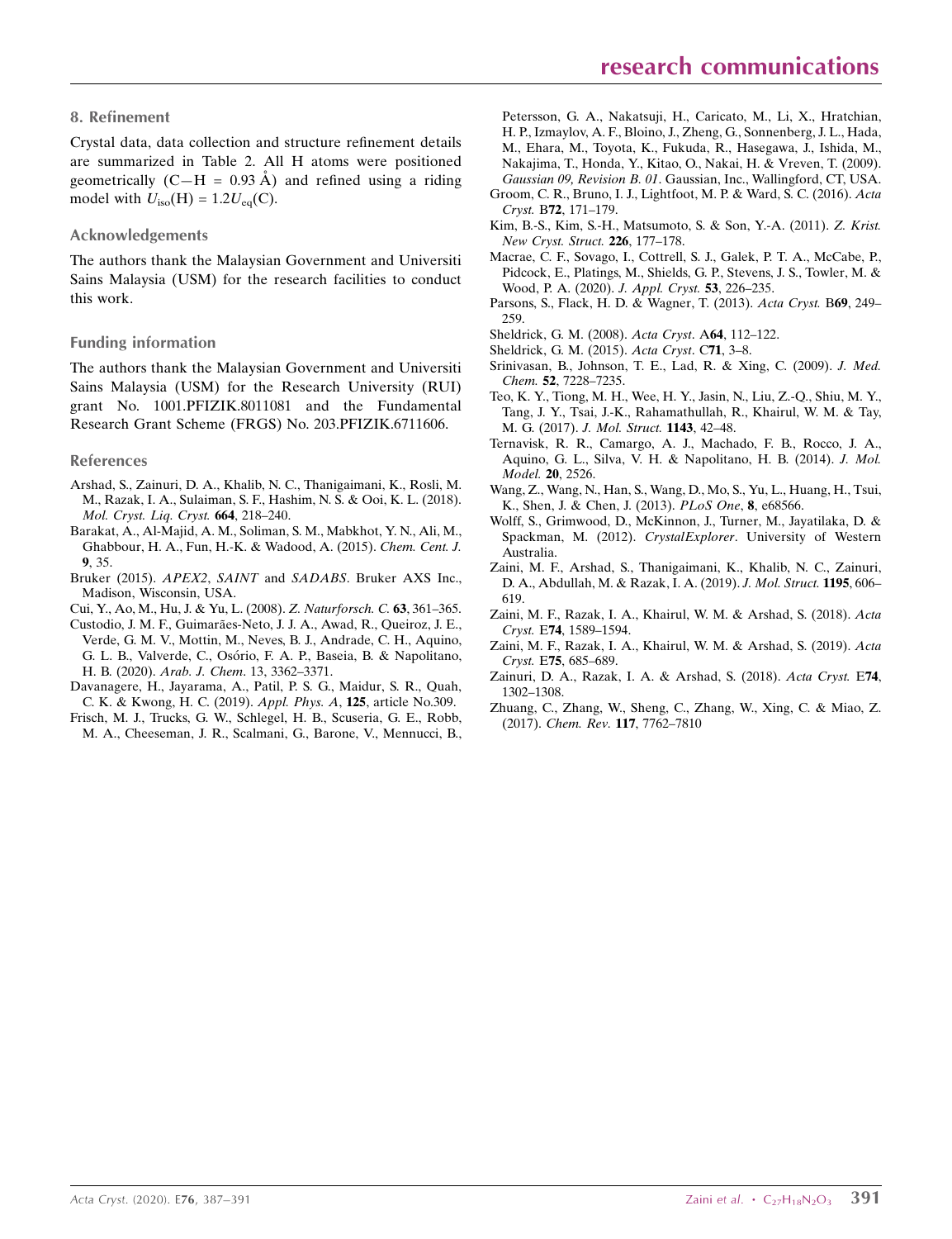# **supporting information**

*Acta Cryst.* (2020). E**76**, 387-391 [https://doi.org/10.1107/S2056989020002054]

## **Structural, Hirshfeld and DFT studies of conjugated** *D***–***π***–***A* **carbazole chalcone crystal**

### **Muhamad Fikri Zaini, Ibrahim Abdul Razak, Wan Mohd Khairul and Suhana Arshad**

**Computing details** 

Data collection: *APEX2* (Bruker 2015); cell refinement: *SAINT* (Bruker 2015); data reduction: *SAINT* (Bruker 2015); program(s) used to solve structure: *SHELXS97* (Sheldrick, 2008); program(s) used to refine structure: *SHELXL2014* (Sheldrick, 2015); molecular graphics: *SHELXTL* (Sheldrick, 2008), *Mercury* (Macrae *et al.*, 2020); software used to prepare material for publication: *SHELXTL* (Sheldrick, 2008).

**(***E***)-3-[4-(9,9a-Dihydro-8a***H***-carbazol-9-yl)phenyl]-1-(4-nitrophenyl)prop-2-en-1-one** 

| Crystal data                                                                                                                                                                                                                                 |                                                                                                                                                                                                                                                                                                                                                                                                                                              |
|----------------------------------------------------------------------------------------------------------------------------------------------------------------------------------------------------------------------------------------------|----------------------------------------------------------------------------------------------------------------------------------------------------------------------------------------------------------------------------------------------------------------------------------------------------------------------------------------------------------------------------------------------------------------------------------------------|
| $C_{27}H_{18}N_2O_3$<br>$M_r = 418.43$<br>Monoclinic, Cc<br>$a = 9.9690(5)$ Å<br>$b = 24.8828(15)$ Å<br>$c = 8.3049$ (4) Å<br>$\beta$ = 94.356 (1) <sup>o</sup><br>$V = 2054.13(19)$ Å <sup>3</sup><br>$Z = 4$                               | $F(000) = 872$<br>$D_x = 1.353$ Mg m <sup>-3</sup><br>Mo Ka radiation, $\lambda = 0.71073$ Å<br>Cell parameters from 9847 reflections<br>$\theta$ = 2.2–29.5°<br>$\mu = 0.09$ mm <sup>-1</sup><br>$T = 293 \text{ K}$<br>Block, orange<br>$0.54 \times 0.38 \times 0.23$ mm                                                                                                                                                                  |
| Data collection                                                                                                                                                                                                                              |                                                                                                                                                                                                                                                                                                                                                                                                                                              |
| <b>Bruker APEXII CCD</b><br>diffractometer<br>$\varphi$ and $\omega$ scans<br>Absorption correction: multi-scan<br>(SADABS; Bruker 2015)<br>$T_{\min}$ = 0.783, $T_{\max}$ = 0.942<br>39335 measured reflections<br>Refinement               | 5995 independent reflections<br>5046 reflections with $I > 2\sigma(I)$<br>$R_{\text{int}} = 0.033$<br>$\theta_{\text{max}} = 30.0^{\circ}, \theta_{\text{min}} = 1.6^{\circ}$<br>$h = -13 \rightarrow 14$<br>$k = -34 \rightarrow 34$<br>$l = -11 \rightarrow 11$                                                                                                                                                                            |
| Refinement on $F^2$<br>Least-squares matrix: full<br>$R[F^2 > 2\sigma(F^2)] = 0.041$<br>$wR(F^2) = 0.114$<br>$S = 1.03$<br>5995 reflections<br>289 parameters<br>2 restraints<br>Hydrogen site location: inferred from<br>neighbouring sites | H-atom parameters constrained<br>$w = 1/[\sigma^2(F_o^2) + (0.0576P)^2 + 0.455P]$<br>where $P = (F_0^2 + 2F_s^2)/3$<br>$(\Delta/\sigma)_{\text{max}}$ < 0.001<br>$\Delta\rho_{\text{max}} = 0.19$ e Å <sup>-3</sup><br>$\Delta \rho_{\rm min} = -0.15$ e Å <sup>-3</sup><br>Absolute structure: Flack $x$ determined using<br>2241 quotients $[(I^*)-(I)]/[(I^*)+(I)]$ (Parsons et<br>al., 2013)<br>Absolute structure parameter: $-0.1$ (3) |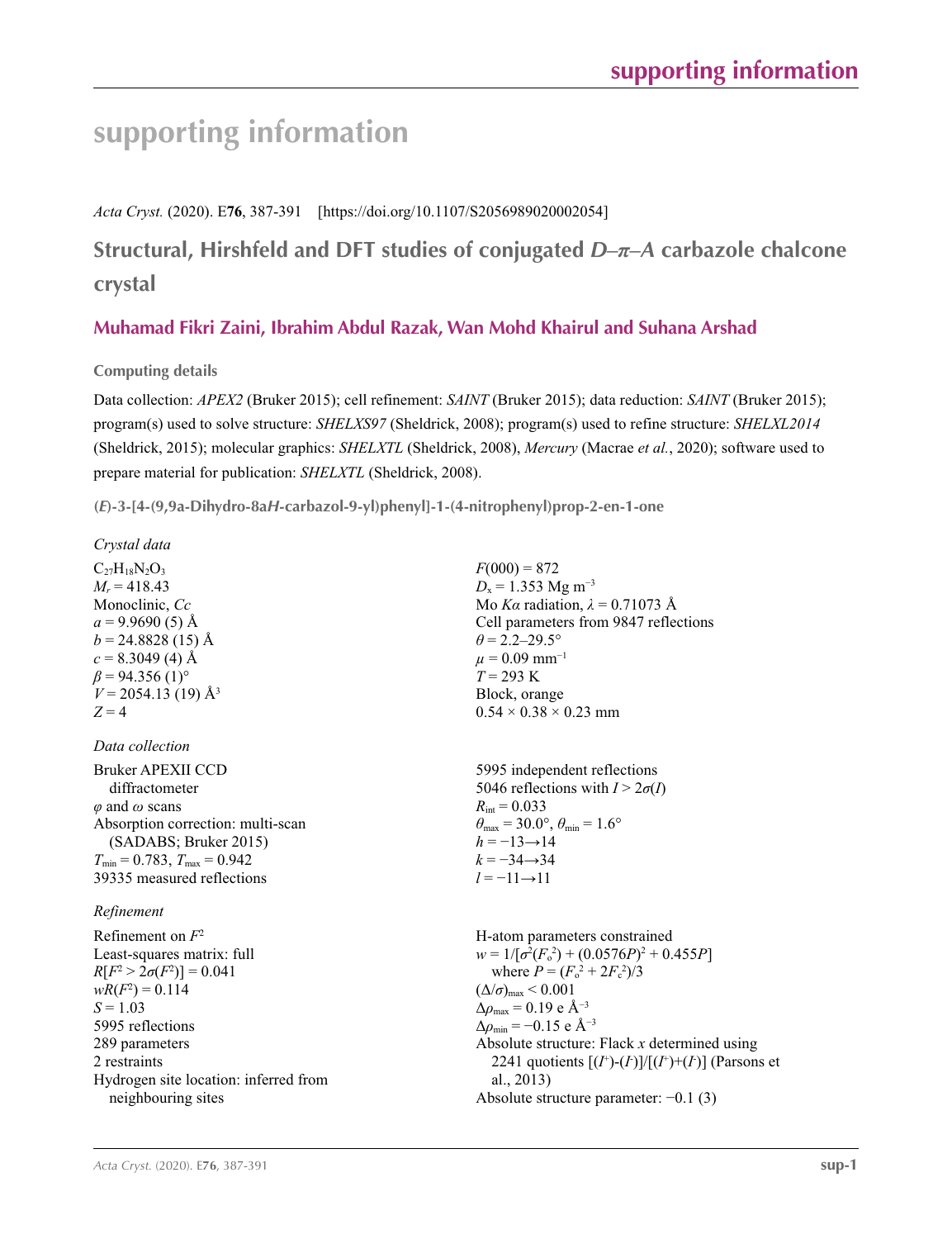#### *Special details*

**Experimental**. The following wavelength and cell were deduced by SADABS from the direction cosines etc. They are given here for emergency use only: CELL 0.71074 8.313 9.985 13.418 68.212 88.424 85.648

Geometry. All esds (except the esd in the dihedral angle between two l.s. planes) are estimated using the full covariance matrix. The cell esds are taken into account individually in the estimation of esds in distances, angles and torsion angles; correlations between esds in cell parameters are only used when they are defined by crystal symmetry. An approximate (isotropic) treatment of cell esds is used for estimating esds involving l.s. planes.

|                   | $\boldsymbol{\chi}$ | $\mathcal{Y}$ | $\boldsymbol{Z}$ | $U_{\text{iso}}$ */ $U_{\text{eq}}$ |  |
|-------------------|---------------------|---------------|------------------|-------------------------------------|--|
| O <sub>1</sub>    | 0.2822(2)           | 0.52900(7)    | 0.1628(3)        | 0.0715(6)                           |  |
| O2                | 0.0014(2)           | 0.71634(9)    | $-0.3674(2)$     | 0.0685(5)                           |  |
| O <sub>3</sub>    | 0.1029(2)           | 0.77955(9)    | $-0.2279(3)$     | 0.0681(5)                           |  |
| N1                | 0.7901(2)           | 0.62943(8)    | 0.9806(2)        | 0.0491(4)                           |  |
| N2                | 0.0790(2)           | 0.73213(9)    | $-0.2556(2)$     | 0.0514(5)                           |  |
| C1                | 0.8488(2)           | 0.59669(10)   | 1.1043(3)        | 0.0494(5)                           |  |
| C2                | 0.8433(3)           | 0.54134(11)   | 1.1238(3)        | 0.0640(7)                           |  |
| H2A               | 0.7917              | 0.5198        | 1.0514           | $0.077*$                            |  |
| C <sub>3</sub>    | 0.9176(4)           | 0.51939(13)   | 1.2555(4)        | 0.0768(9)                           |  |
| H <sub>3</sub> A  | 0.9161              | 0.4824        | 1.2707           | $0.092*$                            |  |
| C4                | 0.9943(4)           | 0.55101(14)   | 1.3656(4)        | 0.0748(9)                           |  |
| H <sub>4</sub> A  | 1.0435              | 0.5349        | 1.4522           | $0.090*$                            |  |
| C <sub>5</sub>    | 0.9978(3)           | 0.60597(13)   | 1.3474(3)        | 0.0633(7)                           |  |
| H <sub>5</sub> A  | 1.0484              | 0.6272        | 1.4215           | $0.076*$                            |  |
| C6                | 0.9240(2)           | 0.62937(10)   | 1.2159(3)        | 0.0482(5)                           |  |
| C7                | 0.9091(2)           | 0.68404(10)   | 1.1603(3)        | 0.0462(5)                           |  |
| C8                | 0.9545(3)           | 0.73328(11)   | 1.2227(3)        | 0.0574(6)                           |  |
| H <sub>8</sub> A  | 1.0090              | 0.7348        | 1.3185           | $0.069*$                            |  |
| C9                | 0.9177(3)           | 0.77957(11)   | 1.1410(4)        | 0.0644(7)                           |  |
| H9A               | 0.9483              | 0.8126        | 1.1815           | $0.077*$                            |  |
| C10               | 0.8351(3)           | 0.77768(11)   | 0.9983(4)        | 0.0615(6)                           |  |
| H10A              | 0.8106              | 0.8096        | 0.9459           | $0.074*$                            |  |
| C11               | 0.7885(3)           | 0.72941(10)   | 0.9322(3)        | 0.0538(6)                           |  |
| H <sub>11</sub> A | 0.7340              | 0.7284        | 0.8362           | $0.065*$                            |  |
| C12               | 0.8262(2)           | 0.68269(9)    | 1.0148(3)        | 0.0447(4)                           |  |
| C13               | 0.7077(2)           | 0.61190(9)    | 0.8430(3)        | 0.0467(5)                           |  |
| C14               | 0.5978(3)           | 0.57950(11)   | 0.8617(3)        | 0.0565(6)                           |  |
| H <sub>14</sub> A | 0.5780              | 0.5685        | 0.9643           | $0.068*$                            |  |
| C15               | 0.5166(3)           | 0.56331(11)   | 0.7274(3)        | 0.0558(6)                           |  |
| H <sub>15</sub> A | 0.4435              | 0.5410        | 0.7407           | $0.067*$                            |  |
| C16               | 0.5429(2)           | 0.58002(9)    | 0.5731(3)        | 0.0481(5)                           |  |
| C17               | 0.6564(2)           | 0.61148(10)   | 0.5552(3)        | 0.0511(5)                           |  |
| H17A              | 0.6774              | 0.6219        | 0.4525           | $0.061*$                            |  |
| C18               | 0.7384(2)           | 0.62741(10)   | 0.6890(3)        | 0.0503(5)                           |  |
| <b>H18A</b>       | 0.8139              | 0.6485        | 0.6758           | $0.060*$                            |  |
| C19               | 0.4473(3)           | 0.56599(10)   | 0.4358(3)        | 0.0528(5)                           |  |
| <b>H19A</b>       | 0.3907              | 0.5369        | 0.4499           | $0.063*$                            |  |

*Fractional atomic coordinates and isotropic or equivalent isotropic displacement parameters (Å<sup>2</sup>)*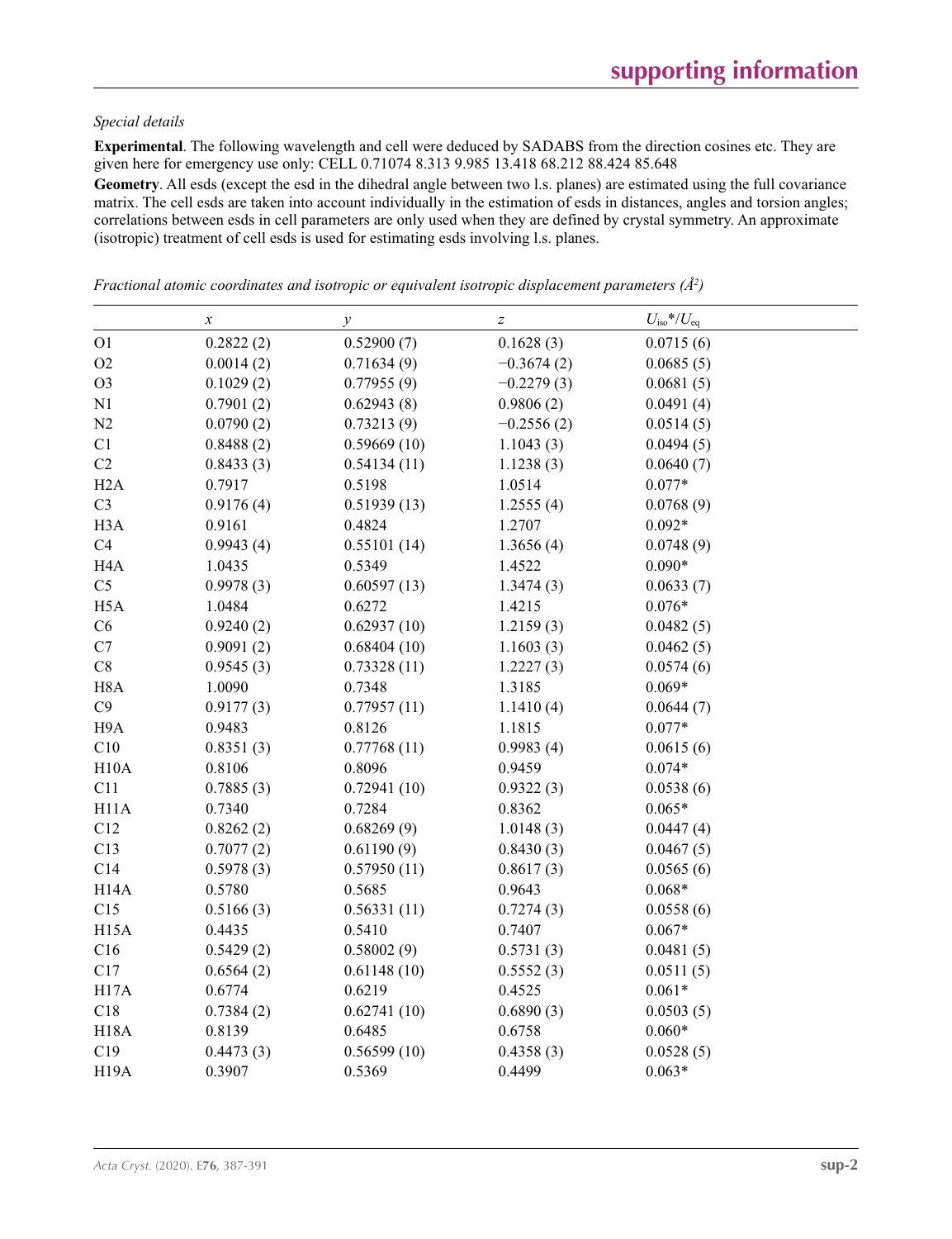| C <sub>20</sub>  | 0.4339(3) | 0.59058(10) | 0.2947(3)    | 0.0538(6) |  |
|------------------|-----------|-------------|--------------|-----------|--|
| H20A             | 0.4922    | 0.6184      | 0.2730       | $0.065*$  |  |
| C <sub>21</sub>  | 0.3268(2) | 0.57442(10) | 0.1701(3)    | 0.0511(5) |  |
| C <sub>22</sub>  | 0.2696(2) | 0.61668(10) | 0.0544(3)    | 0.0458(5) |  |
| C <sub>23</sub>  | 0.1803(3) | 0.60042(11) | $-0.0741(3)$ | 0.0568(6) |  |
| H <sub>23A</sub> | 0.1623    | 0.5641      | $-0.0904$    | $0.068*$  |  |
| C <sub>24</sub>  | 0.1188(2) | 0.63807(11) | $-0.1771(3)$ | 0.0550(6) |  |
| H24A             | 0.0601    | 0.6275      | $-0.2637$    | $0.066*$  |  |
| C <sub>25</sub>  | 0.1462(2) | 0.69147(10) | $-0.1489(3)$ | 0.0452(5) |  |
| C <sub>26</sub>  | 0.2350(2) | 0.70923(10) | $-0.0246(3)$ | 0.0510(5) |  |
| H26A             | 0.2522    | 0.7457      | $-0.0089$    | $0.061*$  |  |
| C27              | 0.2975(3) | 0.67082(10) | 0.0758(3)    | 0.0518(5) |  |
| H27A             | 0.3593    | 0.6816      | 0.1590       | $0.062*$  |  |

*Atomic displacement parameters (Å2 )*

|                 | $U^{11}$   | $U^{22}$   | $U^{33}$   | $U^{12}$      | $U^{13}$      | $U^{23}$      |
|-----------------|------------|------------|------------|---------------|---------------|---------------|
| O <sub>1</sub>  | 0.0810(13) | 0.0456(9)  | 0.0816(13) | 0.0062(9)     | $-0.0343(10)$ | $-0.0086(9)$  |
| O2              | 0.0650(11) | 0.0839(14) | 0.0528(10) | 0.0021(10)    | $-0.0193(8)$  | 0.0097(9)     |
| O <sub>3</sub>  | 0.0688(12) | 0.0606(11) | 0.0728(12) | 0.0061(9)     | $-0.0075(9)$  | 0.0078(9)     |
| N1              | 0.0542(11) | 0.0498(10) | 0.0410(9)  | $-0.0063(8)$  | $-0.0105(8)$  | $-0.0006(8)$  |
| N2              | 0.0444(10) | 0.0643(13) | 0.0449(9)  | 0.0046(9)     | $-0.0001(8)$  | 0.0055(8)     |
| C1              | 0.0538(13) | 0.0540(12) | 0.0393(10) | $-0.0010(10)$ | $-0.0041(9)$  | 0.0003(9)     |
| C2              | 0.0829(19) | 0.0556(14) | 0.0521(14) | $-0.0008(13)$ | $-0.0045(13)$ | 0.0000(11)    |
| C <sub>3</sub>  | 0.110(3)   | 0.0587(16) | 0.0597(16) | 0.0113(16)    | $-0.0051(16)$ | 0.0112(13)    |
| C4              | 0.093(2)   | 0.0776(19) | 0.0507(14) | 0.0152(17)    | $-0.0109(14)$ | 0.0122(13)    |
| C <sub>5</sub>  | 0.0670(16) | 0.0815(19) | 0.0394(11) | 0.0020(14)    | $-0.0092(10)$ | $-0.0001(12)$ |
| C6              | 0.0484(11) | 0.0582(13) | 0.0375(10) | $-0.0017(10)$ | $-0.0005(8)$  | $-0.0012(9)$  |
| C7              | 0.0419(10) | 0.0578(13) | 0.0386(10) | $-0.0064(9)$  | 0.0017(8)     | $-0.0025(9)$  |
| $\rm{C}8$       | 0.0582(14) | 0.0679(15) | 0.0461(12) | $-0.0185(12)$ | 0.0054(10)    | $-0.0105(11)$ |
| C9              | 0.0772(18) | 0.0560(15) | 0.0621(16) | $-0.0218(13)$ | 0.0188(14)    | $-0.0103(12)$ |
| C10             | 0.0718(17) | 0.0531(13) | 0.0609(15) | $-0.0049(12)$ | 0.0137(13)    | 0.0060(11)    |
| C11             | 0.0555(13) | 0.0565(14) | 0.0491(12) | 0.0000(10)    | 0.0014(10)    | 0.0046(10)    |
| C12             | 0.0421(10) | 0.0514(12) | 0.0401(10) | $-0.0052(8)$  | $-0.0003(8)$  | $-0.0017(8)$  |
| C13             | 0.0477(11) | 0.0486(11) | 0.0417(10) | $-0.0030(9)$  | $-0.0096(8)$  | $-0.0028(9)$  |
| C14             | 0.0618(14) | 0.0628(15) | 0.0436(11) | $-0.0136(11)$ | $-0.0051(10)$ | 0.0017(10)    |
| C15             | 0.0591(14) | 0.0527(13) | 0.0536(12) | $-0.0166(11)$ | $-0.0089(10)$ | 0.0029(10)    |
| C16             | 0.0539(12) | 0.0419(10) | 0.0459(10) | 0.0017(9)     | $-0.0129(9)$  | $-0.0031(8)$  |
| C17             | 0.0518(12) | 0.0587(13) | 0.0413(10) | 0.0008(10)    | $-0.0064(9)$  | 0.0017(9)     |
| C18             | 0.0454(11) | 0.0587(13) | 0.0454(11) | $-0.0056(10)$ | $-0.0070(9)$  | 0.0029(9)     |
| C19             | 0.0589(13) | 0.0424(11) | 0.0541(13) | $-0.0001(9)$  | $-0.0154(11)$ | $-0.0054(9)$  |
| C20             | 0.0541(13) | 0.0522(13) | 0.0518(12) | 0.0028(10)    | $-0.0176(10)$ | $-0.0065(10)$ |
| C21             | 0.0525(12) | 0.0490(12) | 0.0490(12) | 0.0100(9)     | $-0.0150(9)$  | $-0.0099(9)$  |
| C22             | 0.0441(11) | 0.0494(11) | 0.0419(10) | 0.0043(9)     | $-0.0099(8)$  | $-0.0067(8)$  |
| C23             | 0.0559(13) | 0.0528(13) | 0.0579(13) | 0.0003(10)    | $-0.0212(11)$ | $-0.0102(10)$ |
| C <sub>24</sub> | 0.0516(13) | 0.0597(14) | 0.0504(12) | 0.0011(10)    | $-0.0188(10)$ | $-0.0065(10)$ |
| C <sub>25</sub> | 0.0398(10) | 0.0572(12) | 0.0380(9)  | 0.0029(9)     | $-0.0022(8)$  | 0.0008(9)     |
| C <sub>26</sub> | 0.0561(13) | 0.0532(12) | 0.0419(11) | $-0.0033(10)$ | $-0.0086(9)$  | $-0.0021(9)$  |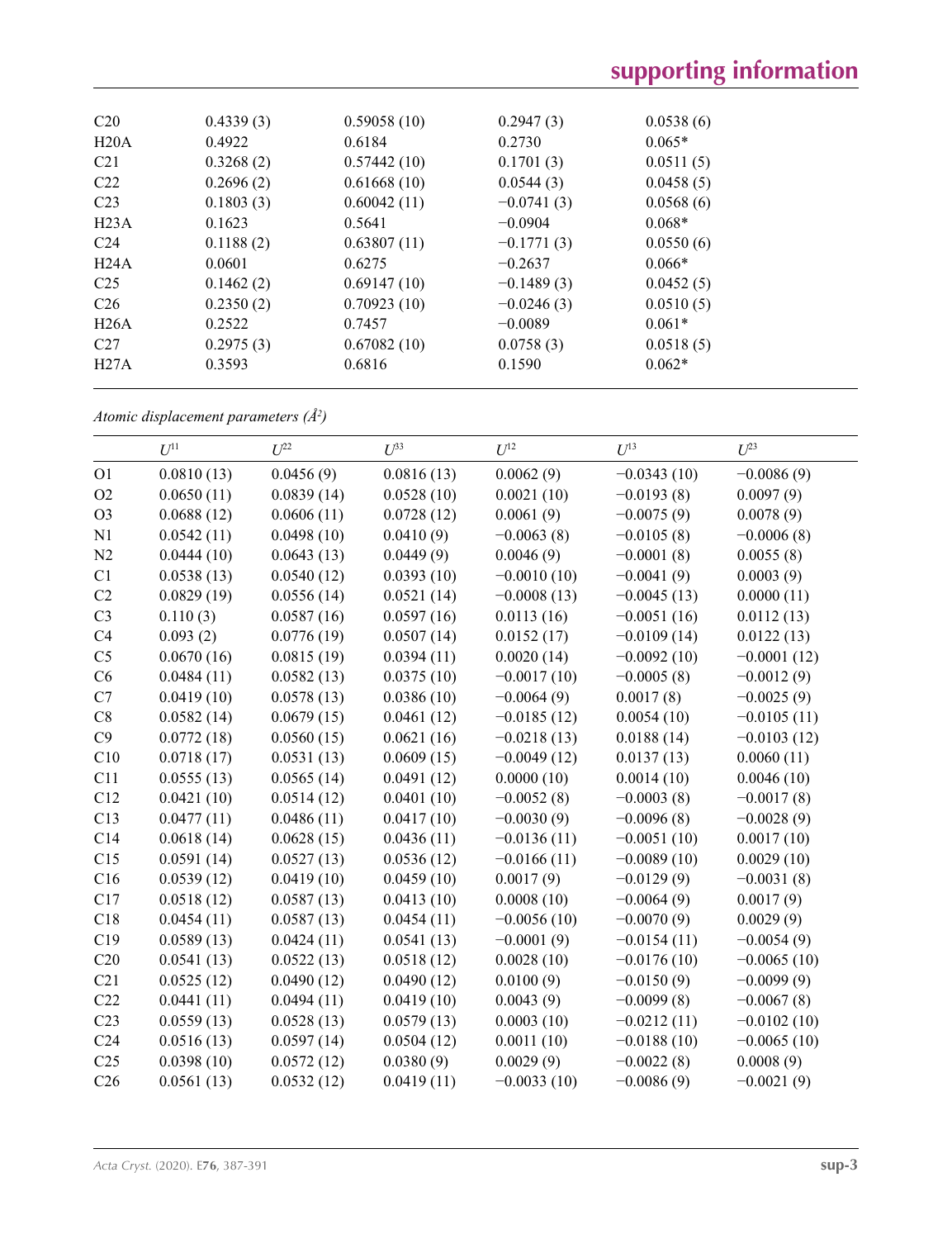| C27          | 0.0566(13)                            | 0.0550(13) | 0.0412(10) | $-0.0018(10)$      | $-0.0131(9)$ | $-0.0071(9)$ |
|--------------|---------------------------------------|------------|------------|--------------------|--------------|--------------|
|              | Geometric parameters $(\AA, \degree)$ |            |            |                    |              |              |
| $O1 - C21$   |                                       | 1.215(3)   |            | $C11 - H11A$       |              | 0.9300       |
| $O2 - N2$    |                                       | 1.227(3)   |            | $C13 - C14$        |              | 1.378(4)     |
| $O3 - N2$    |                                       | 1.222(3)   |            | $C13 - C18$        |              | 1.393(3)     |
| $N1 - C12$   |                                       | 1.397(3)   |            | $C14 - C15$        |              | 1.387(3)     |
| $N1 - C1$    |                                       | 1.404(3)   |            | $C14 - H14A$       |              | 0.9300       |
| $N1 - C13$   |                                       | 1.425(3)   |            | $C15 - C16$        |              | 1.391(3)     |
| $N2 - C25$   |                                       | 1.472(3)   |            | $C15 - H15A$       |              | 0.9300       |
| $C1-C2$      |                                       | 1.388(4)   |            | $C16 - C17$        |              | 1.394(4)     |
| $C1-C6$      |                                       | 1.406(3)   |            | $C16 - C19$        |              | 1.471(3)     |
| $C2-C3$      |                                       | 1.386(4)   |            | $C17 - C18$        |              | 1.386(3)     |
| $C2 - H2A$   |                                       | 0.9300     |            | $C17 - H17A$       |              | 0.9300       |
| $C3-C4$      |                                       | 1.390(5)   |            | $C18 - H18A$       |              | 0.9300       |
| $C3 - H3A$   |                                       | 0.9300     |            | $C19 - C20$        |              | 1.320(3)     |
| $C4 - C5$    |                                       | 1.377(5)   |            | C19-H19A           |              | 0.9300       |
| $C4 - H4A$   |                                       | 0.9300     |            | $C20-C21$          |              | 1.485(3)     |
| $C5-C6$      |                                       | 1.396(3)   |            | $C20 - H20A$       |              | 0.9300       |
| $C5 - H5A$   |                                       | 0.9300     |            | $C21 - C22$        |              | 1.507(3)     |
| $C6-C7$      |                                       | 1.441(3)   |            | $C22-C27$          |              | 1.384(3)     |
| $C7-C8$      |                                       | 1.392(3)   |            | $C22-C23$          |              | 1.397(3)     |
| $C7 - C12$   |                                       | 1.412(3)   |            | $C23-C24$          |              | 1.381(3)     |
| $C8-C9$      |                                       | 1.373(4)   |            | $C23 - H23A$       |              | 0.9300       |
| $C8 - H8A$   |                                       | 0.9300     |            | $C24 - C25$        |              | 1.373(4)     |
| $C9 - C10$   |                                       | 1.392(4)   |            | $C24 - H24A$       |              | 0.9300       |
| $C9 - H9A$   |                                       | 0.9300     |            | $C25-C26$          |              | 1.380(3)     |
| $C10 - C11$  |                                       | 1.386(4)   |            | $C26-C27$          |              | 1.385(3)     |
| $C10 - H10A$ |                                       | 0.9300     |            | $C26 - H26A$       |              | 0.9300       |
| $C11 - C12$  |                                       | 1.387(3)   |            | $C27 - H27A$       |              | 0.9300       |
|              | $C12 - N1 - C1$                       | 108.39(18) |            | $C18 - C13 - N1$   |              | 119.9(2)     |
|              | $C12 - N1 - C13$                      | 125.30(19) |            | $C13 - C14 - C15$  |              | 120.0(2)     |
|              | $Cl-M1-C13$                           | 126.31(19) |            | $C13 - C14 - H14A$ |              | 120.0        |
|              | $O3 - N2 - O2$                        | 123.6(2)   |            | $C15-C14-H14A$     |              | 120.0        |
|              | $O3 - N2 - C25$                       | 118.5(2)   |            | $C14-C15-C16$      |              | 121.0(2)     |
|              | $O2 - N2 - C25$                       | 117.9(2)   |            | $C14-C15-H15A$     |              | 119.5        |
| $C2-C1-N1$   |                                       | 130.1(2)   |            | $C16-C15-H15A$     |              | 119.5        |
| $C2-C1-C6$   |                                       | 121.4(2)   |            | $C15-C16-C17$      |              | 118.5(2)     |
| $N1-C1-C6$   |                                       | 108.6(2)   |            | $C15-C16-C19$      |              | 119.1(2)     |
| $C3-C2-C1$   |                                       | 117.4(3)   |            | $C17-C16-C19$      |              | 122.3(2)     |
|              | $C3-C2-H2A$                           | 121.3      |            | $C18-C17-C16$      |              | 120.6(2)     |
|              | $C1-C2-H2A$                           | 121.3      |            | $C18 - C17 - H17A$ |              | 119.7        |
| $C2-C3-C4$   |                                       | 122.0(3)   |            | $C16-C17-H17A$     |              | 119.7        |
|              | $C2-C3-H3A$                           | 119.0      |            | $C17 - C18 - C13$  |              | 120.0(2)     |
|              | $C4-C3-H3A$                           | 119.0      |            | $C17 - C18 - H18A$ |              | 120.0        |
| $C5-C4-C3$   |                                       | 120.5(3)   |            | $C13 - C18 - H18A$ |              | 120.0        |

# **supporting information**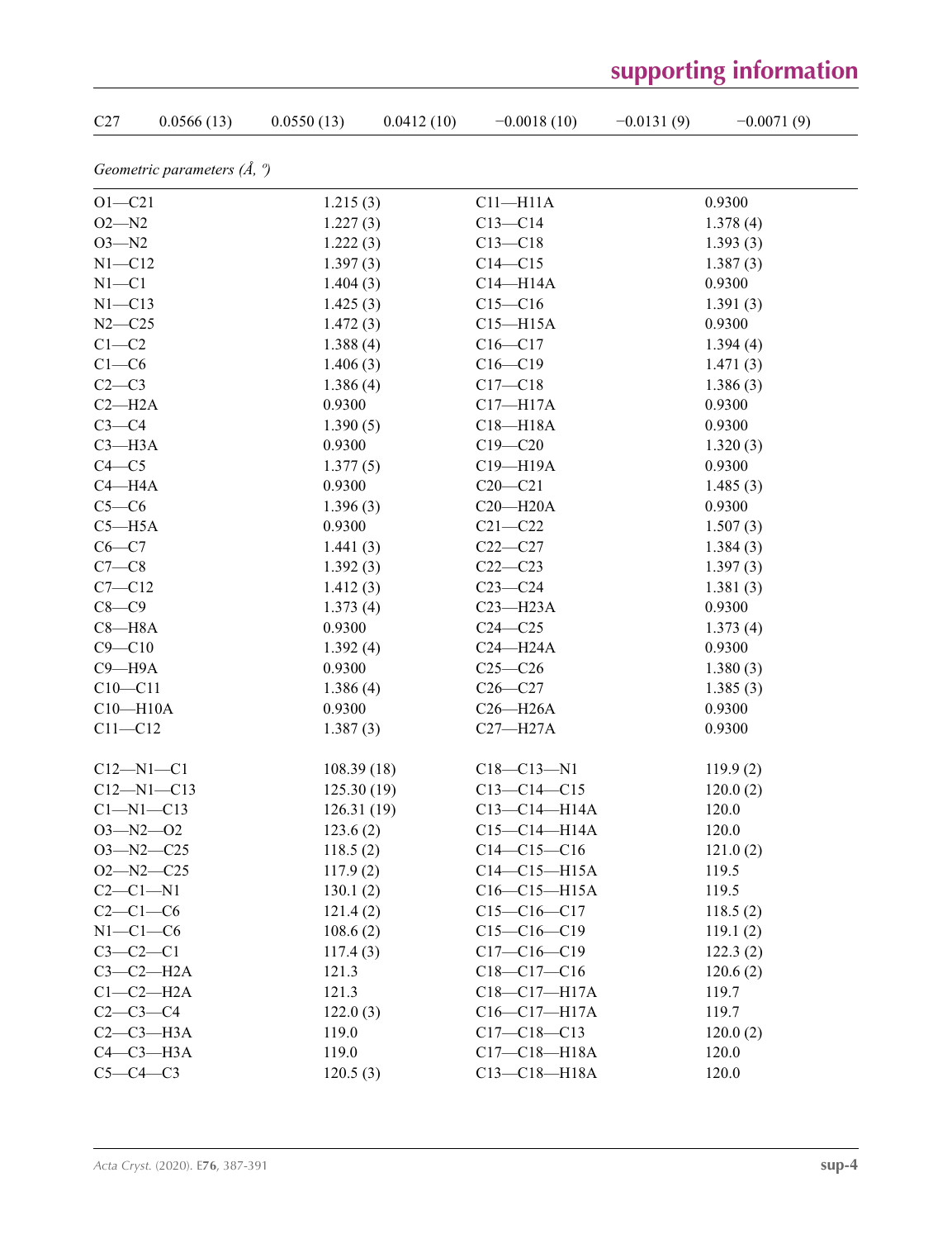| $C5-C4-H4A$          | 119.8       | $C20-C19-C16$          | 126.4(2)    |
|----------------------|-------------|------------------------|-------------|
| $C3-C4-H4A$          | 119.8       | $C20-C19-H19A$         | 116.8       |
| $C4-C5-C6$           | 118.9(3)    | $C16-C19-H19A$         | 116.8       |
| $C4-C5-H5A$          | 120.5       | $C19 - C20 - C21$      | 120.8(2)    |
| $C6-C5-H5A$          | 120.5       | $C19 - C20 - H20A$     | 119.6       |
| $C5-C6-C1$           | 119.8(2)    | $C21 - C20 - H20A$     | 119.6       |
| $C5 - C6 - C7$       | 132.8(2)    | $O1 - C21 - C20$       | 121.9(2)    |
| $C1-C6-C7$           | 107.34(19)  | $O1 - C21 - C22$       | 119.9(2)    |
| $C8-C7-C12$          | 119.5(2)    | $C20-C21-C22$          | 118.2(2)    |
| $C8 - C7 - C6$       | 133.6(2)    | $C27 - C22 - C23$      | 119.3(2)    |
| $C12-C7-C6$          | 106.9(2)    | $C27 - C22 - C21$      | 122.34(19)  |
| $C9 - C8 - C7$       | 119.2(2)    | $C23-C22-C21$          | 118.3(2)    |
| $C9 - C8 - H8A$      | 120.4       | $C24 - C23 - C22$      | 120.3(2)    |
| $C7-C8-H8A$          | 120.4       | $C24-C23-H23A$         | 119.9       |
| $C8 - C9 - C10$      | 120.7(2)    | $C22-C23-H23A$         | 119.9       |
| $C8-C9-H9A$          | 119.6       | $C25-C24-C23$          | 118.5(2)    |
| $C10-C9-H9A$         | 119.6       | $C25 - C24 - H24A$     | 120.7       |
| $C11 - C10 - C9$     | 121.7(3)    | $C23-C24-H24A$         | 120.7       |
| $C11 - C10 - H10A$   | 119.2       | $C24 - C25 - C26$      | 123.1(2)    |
| $C9 - C10 - H10A$    | 119.2       | $C24 - C25 - N2$       | 119.1(2)    |
| $C10-C11-C12$        | 117.4(2)    | $C26 - C25 - N2$       | 117.8(2)    |
| $C10-C11-H11A$       | 121.3       | $C25 - C26 - C27$      | 117.6(2)    |
| $C12 - C11 - H11A$   | 121.3       | $C25-C26-H26A$         | 121.2       |
| $C11 - C12 - N1$     |             | $C27-C26-H26A$         | 121.2       |
|                      | 129.7(2)    |                        |             |
| $C11 - C12 - C7$     | 121.5(2)    | $C22-C27-C26$          | 121.2(2)    |
| $N1 - C12 - C7$      | 108.8(2)    | $C22-C27-H27A$         | 119.4       |
| $C14 - C13 - C18$    | 119.8(2)    | $C26-C27-H27A$         | 119.4       |
| $C14 - C13 - N1$     | 120.3(2)    |                        |             |
| $C12 - N1 - C1 - C2$ | $-179.4(3)$ | $C12 - N1 - C13 - C18$ | 52.0(3)     |
| $C13 - N1 - C1 - C2$ | 0.6(4)      | $C1 - N1 - C13 - C18$  | $-128.0(3)$ |
| $C12 - N1 - C1 - C6$ | $-0.9(3)$   | $C18-C13-C14-C15$      | $-1.3(4)$   |
| $C13 - N1 - C1 - C6$ | 179.1(2)    | $N1 - C13 - C14 - C15$ | 178.9(2)    |
| $N1-C1-C2-C3$        | 176.8(3)    | $C13-C14-C15-C16$      | $-1.1(4)$   |
| $C6-C1-C2-C3$        | $-1.6(4)$   | $C14-C15-C16-C17$      | 2.9(4)      |
| $C1 - C2 - C3 - C4$  | 0.5(5)      | $C14-C15-C16-C19$      | $-174.4(2)$ |
| $C2-C3-C4-C5$        | 0.5(6)      | $C15-C16-C17-C18$      | $-2.4(4)$   |
| $C3 - C4 - C5 - C6$  | $-0.5(5)$   | $C19-C16-C17-C18$      | 174.9(2)    |
| $C4 - C5 - C6 - C1$  | $-0.5(4)$   | $C16-C17-C18-C13$      | 0.1(4)      |
| $C4 - C5 - C6 - C7$  | $-178.0(3)$ | $C14-C13-C18-C17$      | 1.8(4)      |
| $C2 - C1 - C6 - C5$  | 1.5(4)      | $N1 - C13 - C18 - C17$ | $-178.4(2)$ |
| $N1-C1-C6-C5$        | $-177.1(2)$ | $C15-C16-C19-C20$      | 158.6(3)    |
| $C2 - C1 - C6 - C7$  | 179.7(2)    | $C17-C16-C19-C20$      | $-18.7(4)$  |
| $N1 - C1 - C6 - C7$  | 1.1(3)      | $C16-C19-C20-C21$      | $-175.9(2)$ |
| $C5-C6-C7-C8$        | $-5.4(5)$   | $C19-C20-C21-01$       | $-27.7(4)$  |
| $C1-C6-C7-C8$        | 176.8(3)    | $C19-C20-C21-C22$      | 150.0(2)    |
| $C5-C6-C7-C12$       | 177.0(3)    | $O1 - C21 - C22 - C27$ | 167.4(3)    |
| $C1-C6-C7-C12$       | $-0.8(2)$   | $C20-C21-C22-C27$      | $-10.4(3)$  |
|                      |             |                        |             |